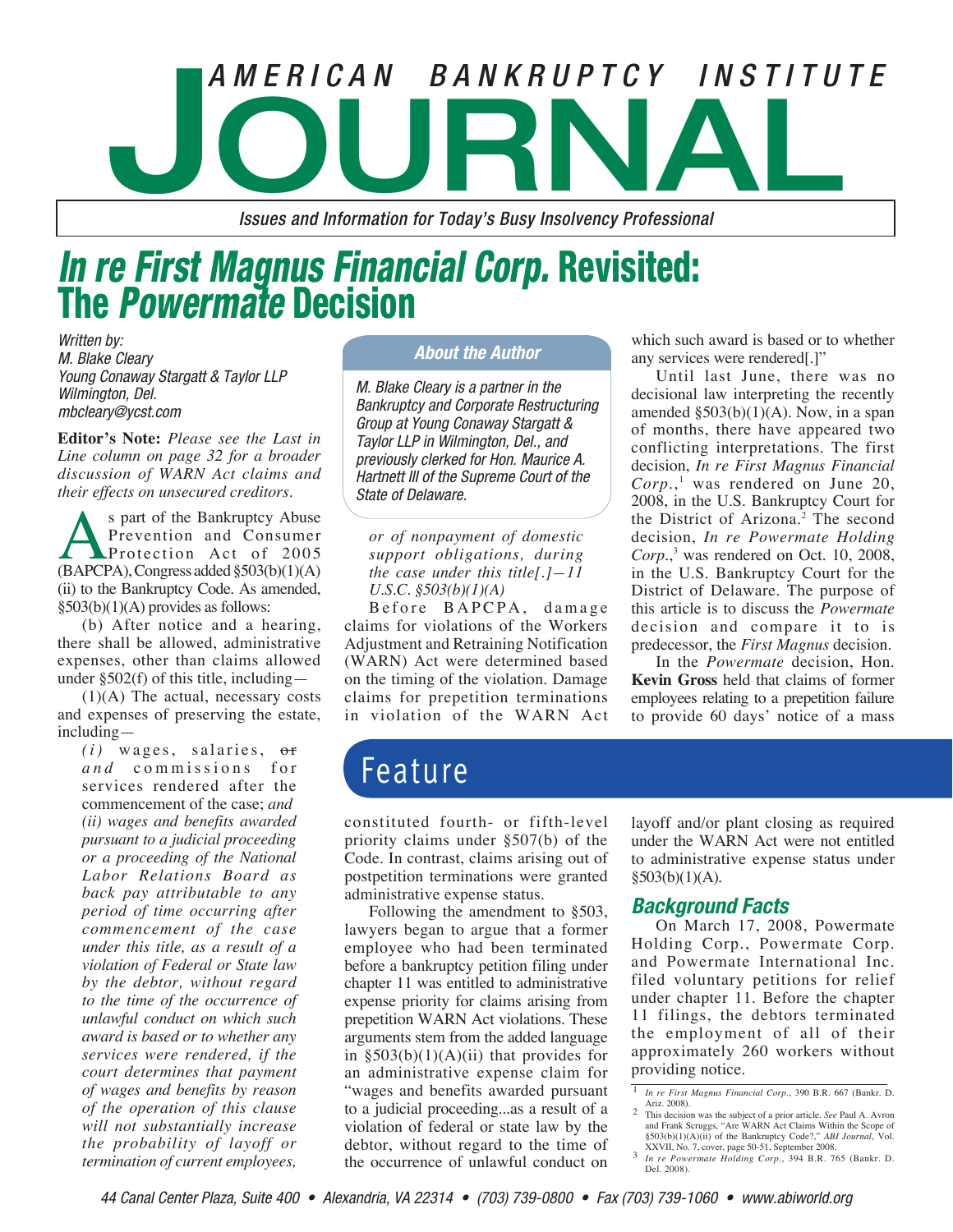A former employee of Powermate, Greg Henderson (plaintiff), on his own behalf as well as on behalf of other similarly discharged workers, filed suit in the bankruptcy court, alleging that the debtors had violated the WARN Act. He alleged that his discharge was part of a mass layoff and/or plant closing, and that as a result, under the WARN Act, he was entitled to damages for wages, ERISA and other benefits for 60 days. He further alleged that his WARN Act claim was entitled to administrative expense claim status under  $\S503(b)(1)(A)(ii)$ .

### *Legal Analysis*

After a determination that the priority of the plaintiff's claim was ripe for adjudication, the court found that the issue was one of first impression in the Third Circuit. To interpret the newly enacted statute, the court looked first to its plain language.4 The court found the critical language to be as follows:

"(b)...there shall be allowed, administrative expenses...*including*... (1)(A) the actual, necessary costs and expenses of preserving the estate, *including*—(i) wages, salaries...; *and* (ii) wages and benefits awarded....."

### *Interpreting "and"*

In making its decision, the *Powermate* court reviewed the holding in the *First Magnus* case. In *First Magnus*, the court held that the "and" between subsections (i) and (ii) in  $\S 503(b)(1)(A)$  required the two subsections to be read together: "Essentially, the [*First Magnus*] court held that the requirements of *both* sections must be satisfied for a claim to qualify as an administrative expense."6 The *Powermate* court, however, viewed the word "and" between subsections (i) and (ii) differently.

Relying on the placement of the word "including" before subsection (i), the *Powermate* court held that, correctly interpreted, the "and" between subsections (i) and (ii) is meant to indicate "categories within a particular subset of allowable administrative expenses."7 As support for this conclusion, the court noted that the word "including" followed by an "and" appears twice in §503(b). The word "including" appears as the final word before the listing of types of administrative expense claims, with a trailing "and" between  $(b)(8)(B)$  and  $(b)(9)$ .

Applying the *First Magnus* court's interpretation, the *Powermate* court observed, would require that "everything in subsection (b)...be present in order for a claimant to have an administrative expense."<sup>8</sup> The unstated implication is that, since §503(b) cannot reasonably be read to require that a claimant satisfy all of its nine subsections, the "and" in subsection  $(b)(1)(A)$  should similarly not be seen as requiring that subsections  $(b)(1)(A)(i)$  and  $(ii)$  both be met.

### *Interpreting the Language of §503(b)(1)(A)(ii)*

Turning to the language of §503(b) (1)(A)(ii) of the Code, the *Powermate* court observed that at first blush, the subsection appears confusing in that it describes two different applicable time periods that must be compared to the filing date of the chapter 11 petition: "the period to which back pay is *attributable* and the time of the *occurrence* of the unlawful conduct and/or when the services were rendered."9 However, the court held that upon closer reading, the text "reveals that the only relevant consideration is the former time, the time to which the back pay is attributable which is when the rights or claims *vest* or *accrue*, and how that time relates to the petition date."<sup>10</sup>

Under this interpretation, therefore, the status of the claim is not determined by when the unlawful conduct occurred, when services were rendered or when the payment for such claim comes due. $^{11}$  Instead, the key is when "the rights under the WARN Act vest."12 According to the court's analysis, a claim for back pay that vests prepetition is not entitled to administrative expense claim status, whereas a claim for back pay that vests postpetition is entitled to administrative expense claim status.13

To answer the vesting question, the court observed that back pay under the WARN Act is meant as a "payment at termination in lieu of notice."14 The court next looked to the significant body of law in the Third Circuit surrounding the priority status of severance pay established in *In re Public Ledger Inc.*, 161 F. 2d 762 (3d Cir. 1947), and *In re Roth American Inc.*, 975 F.2d 949 (3d Cir. 1992). As the *Powermate* court explained, there are "'two types of severance pay: '(1) pay at termination in lieu of notice; and (2) pay at termination based on length of employment.'"<sup>15</sup> Severance pay "at termination in lieu of notice[...] vests at the time of the termination because it is based solely on lack of notice."<sup>16</sup> When such severance pay is claimed as a result of a postpetition discharge, it is entitled to administrative expense status. On the other hand, when a claim for severance pay in lieu of notice results from a prepetition discharge, the claim is not entitled to administrative expense status.17 Thus, since "WARN damages are...like payment at termination in lieu of notice," the court concluded that "the rights of workers discharged in violation of the WARN Act accrue in their entirety upon their termination."18

Turning to the WARN Act claims at issue, the *Powermate* court found that since the plaintiff had been terminated prepetition, his claims vested prepetition and were not entitled to administrative expense claim status.<sup>19</sup> "Further, because the vesting date is the only crucial time, and WARN Act claims vest entirely upon termination, whether the back pay was due for the time prior to the vesting or the time following the vesting is irrelevant."20 Thus, the *Powermate* court concluded that whether a WARN Act claim is entitled to administrative expense status "depends on whether the termination without notice occurred pre- or postpetition."21

While not necessary for its ruling (as the court determined the statute to be unambiguous), the court for "the sake of completeness" also examined the legislative intent.<sup>22</sup> Here, the court noted that its holding was consistent with pre-BAPCPA law that required a claimant to render services postpetition to have an administrative expense claim.<sup>23</sup> The plaintiff's reading of amended §503(b)  $(1)(A)$ , by contrast, would result in an "enormous increase in the value of wage claims..."<sup>24</sup> The court reasoned that "if Congress intended for such a

<sup>15</sup> *Id.* at 775 (quoting *In re Roth American*, 975 F.2d at 957.<br>
16 *Id.* at 775.<br>
<sup>17</sup> *Id.* at 776.<br>
<sup>17</sup> *Id.* at 776 (citing *In re Cargo Inc.*, 138 B.R. 923, 928 (Bankr. N.D.<br>
<sup>18</sup> *Id.* at 776 (citing *In re Carg* 

N.J. 1995)). 19 *Id.* at 777. 20 *Id.* at 776-777. 21 *Id.* at 778. 22 *Id.* at 777. 23 *Id.* 24 *Id.* at 777-778.

<sup>4</sup> *Id.* at 773. 5 *Id.* at 774 (emphasis in original). <sup>6</sup> *Id.* (emphasis in original). <sup>7</sup> *Id.*

<sup>8</sup> *Id.* at 774, fn 52.<br>9 *Id.* at 774 (emphasis in original).<br>10 *Id.* at 774-775 (emphasis in original).<br>11 *Id.* at 775-776.<br>13 *Id.* at 775-776.<br>14 *Id.* at 775-776.